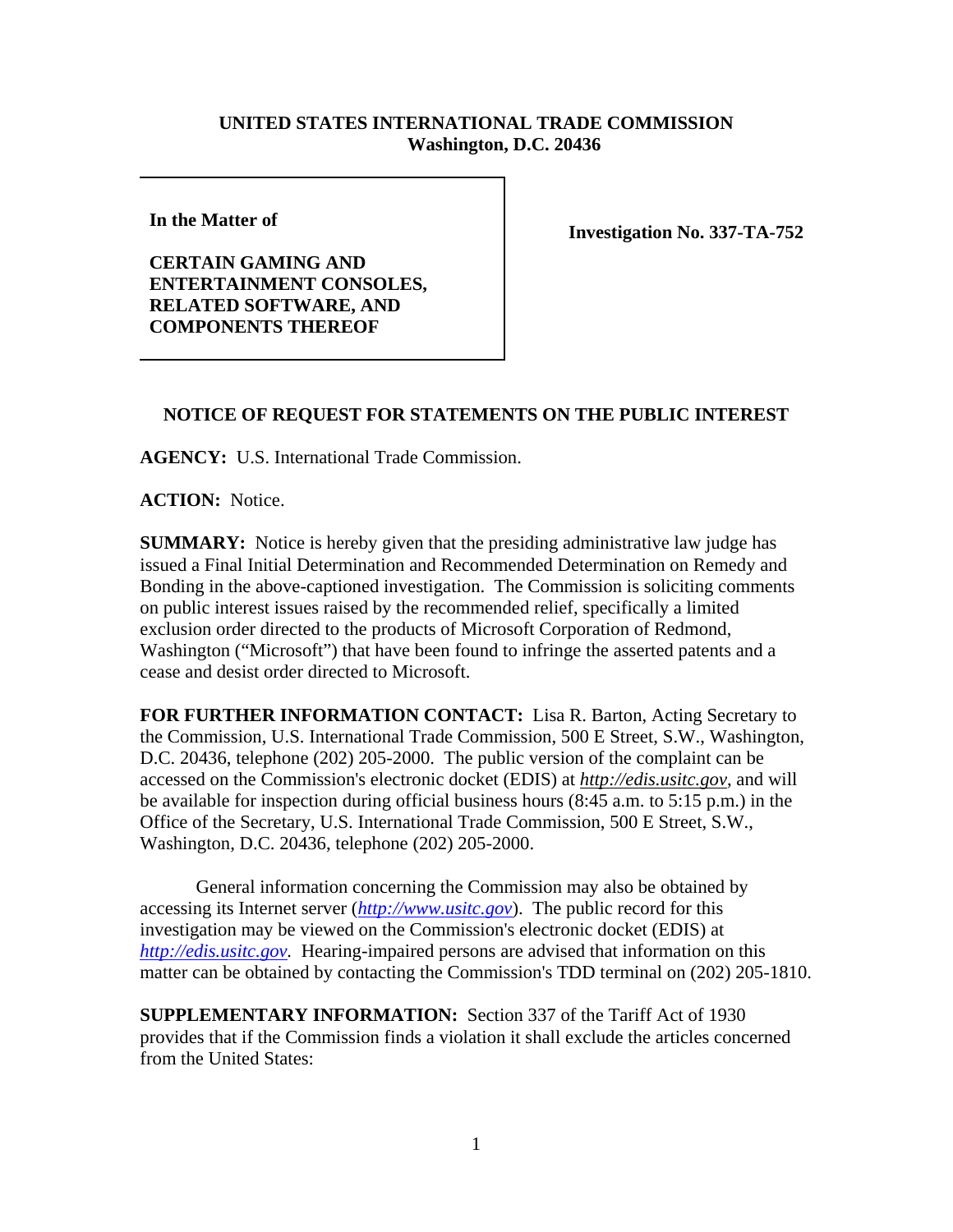unless, after considering the effect of such exclusion upon the public health and welfare, competitive conditions in the United States economy, the production of like or directly competitive articles in the United States, and United States consumers, it finds that such articles should not be excluded from entry.

19 U.S.C. § 1337(d)(1). A similar provision applies to cease and desist orders. 19 U.S.C.  $§$  1337(f)(1).

The Commission is interested in further development of the record on the public interest in these investigations. Accordingly, members of the public are invited to file submissions of no more than five (5) pages, inclusive of attachments, concerning the public interest in light of the administrative law judge's Recommended Determination on Remedy and Bonding issued in this investigation on May 7, 2012. Comments should address whether issuance of a limited exclusion order and a cease and desist order in this investigation would affect the public health and welfare in the United States, competitive conditions in the United States economy, the production of like or directly competitive articles in the United States, or United States consumers.

In particular, the Commission is interested in comments that:

- (i) explain how the articles potentially subject to the recommended orders are used in the United States;
- (ii) identify any public health, safety, or welfare concerns in the United States relating to the recommended orders;
- (iii) identify like or directly competitive articles that complainant, its licensees, or third parties make in the United States which could replace the subject articles if they were to be excluded;
- (iv) indicate whether complainant, complainant's licensees, and/or third party suppliers have the capacity to replace the volume of articles potentially subject to the recommended exclusion order and/or a cease and desist order within a commercially reasonable time; and
- (v) explain how the limited exclusion order and a cease and desist order would impact consumers in the United States.

Written submissions must be filed no later than by close of business on Friday, June 8, 2012.

Persons filing written submissions must file the original document electronically on or before the deadlines stated above and submit 8 true paper copies to the Office of the Secretary by noon the next day pursuant to section 210.4(f) of the Commission's Rules of